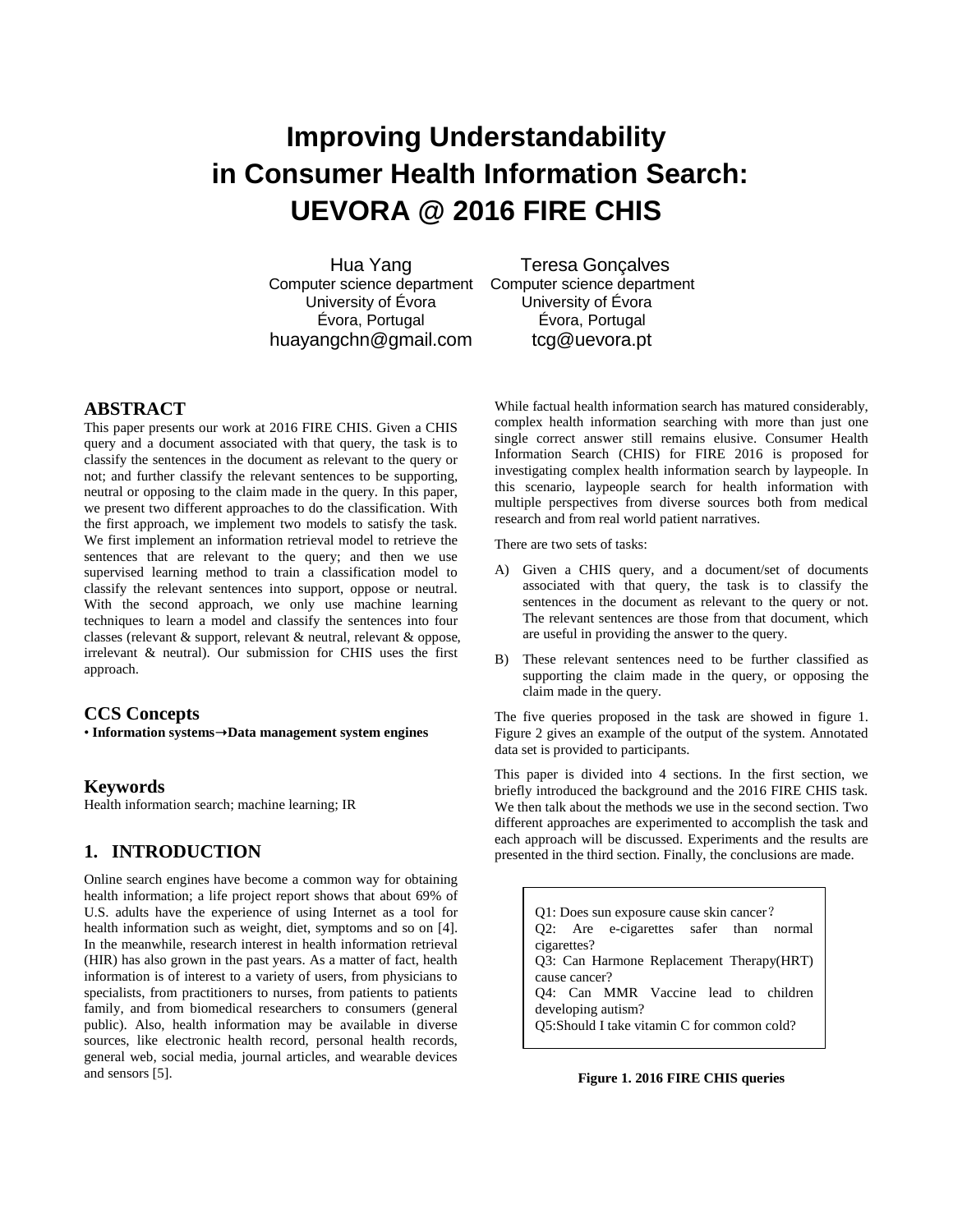## Example Query:

Are e-cigarettes safer than normal cigarettes?

#### $S1$ :

Because some research has suggested that the levels of most toxicants in vapor are lower than the levels in smoke, e-cigarettes have been deemed to be safer than regular cigarettes .A) Relevant, B)Support

#### S2:

David Peyton, a chemistry professor at Portland State University who helped conduct the research, says that the type of formaldehyde generated by ecigarettes could increase the likelihood it would get deposited in the lung, leading to lung cancer.

A) Relevant, B) oppose

#### $S3$ :

Harvey Simon, MD, Harvard Health Editor, expressed concern that the nicotine amounts in ecigarettes can vary significantly. A)Irrelevant, B) Neutral

#### **Figure 2. 2016 FIRE CHIS task description**

## **2. METHODS**

We propose two different approaches to accomplish the task. In order to make it easier to explain, we name them program A and program B. In program A, two different models are trained by using both state of the art in information retrieval and machine learning techniques. In program B, we take the task as a whole and only use machine learning techniques. One single classification model is trained in program B. We will discuss each approach in detail in the following part.

## **2.1 Program A**

Considering the task is divided into sub-tasks, we implement two different models to satisfy the task, with each model processing one task. For task A, we implement an information retrieval (IR) model to retrieve relevant sentences. The retrieved sentences are regarded as relevant to the query, and non-retrieved ones as irrelevant. For task B, we use a supervised learning algorithm to get a classification model. The retrieved sentences from the first part are then classified as support, oppose or neutral to the claim made in the query.

## *2.1.1 An IR model for Task A*

In task A, sentences provided by the organizer should be classified as relevant to the queries or not. We implement an IR model to do this classification. Retrieved sentences are regarded as relevant to the query and non-retrieved as irrelevant. Figure 3 depicts our model for task A. First, we input the original task queries and provided sentences into the IR model. The relevant sentences are retrieved and ranked according to the weighting methods. Top ranked (in our experiments, we choose top 3) relevant sentences are used as the source to expand the original queries. Expanded queries are used as the input. The IR model is used again to retrieve sentences with expanded queries. The relevant sentences are used as the input of a classification model works. We regard all the retrieved sentences from our IR model as relevant to the query and we use them the input of task B.



#### **Figure 3. information retrieval model for task A**

Terrier<sup>1</sup> is used to implement a baseline IR model. All queries and sentences are pre-processed. Stop-words are removed, stemming and normalization are applied. TF\*IDF weighting model is used for the computation of sentence scores with respect to the query. The queries can be retrieved one by one or in batch. We use pseudo relevance feedback as a way to expand the original queries. We set all parameters to Terrier the default ones.

Pseudo relevance feedback (a.k.a. blind relevance feedback) is a way to improve retrieval performance without the user interaction [1]. Previous works showed its effectiveness in improving the performance [2] [3]. Figure 4 depicts how this technique can be used in an IR model to satisfy the user.

This technique is used in our experiments to expand the original query. The most informative terms are extracted from topreturned documents as the expanded query terms, as shown in Figure 4. We use [Bo1](http://terrier.org/docs/v4.1/javadoc/org/terrier/matching/models/queryexpansion/Bo1.html) [6] as the expanded term weighting model. A Bo1 model uses the Bose-Einstein statistics and terms are weighted in the top retrieved documents. In our experiments, 10 expansion terms are extracted from the top 3 retrieved documents. No other query expansion techniques are used in our experiments.

 $\overline{a}$ 

 $1$  Terrier.org.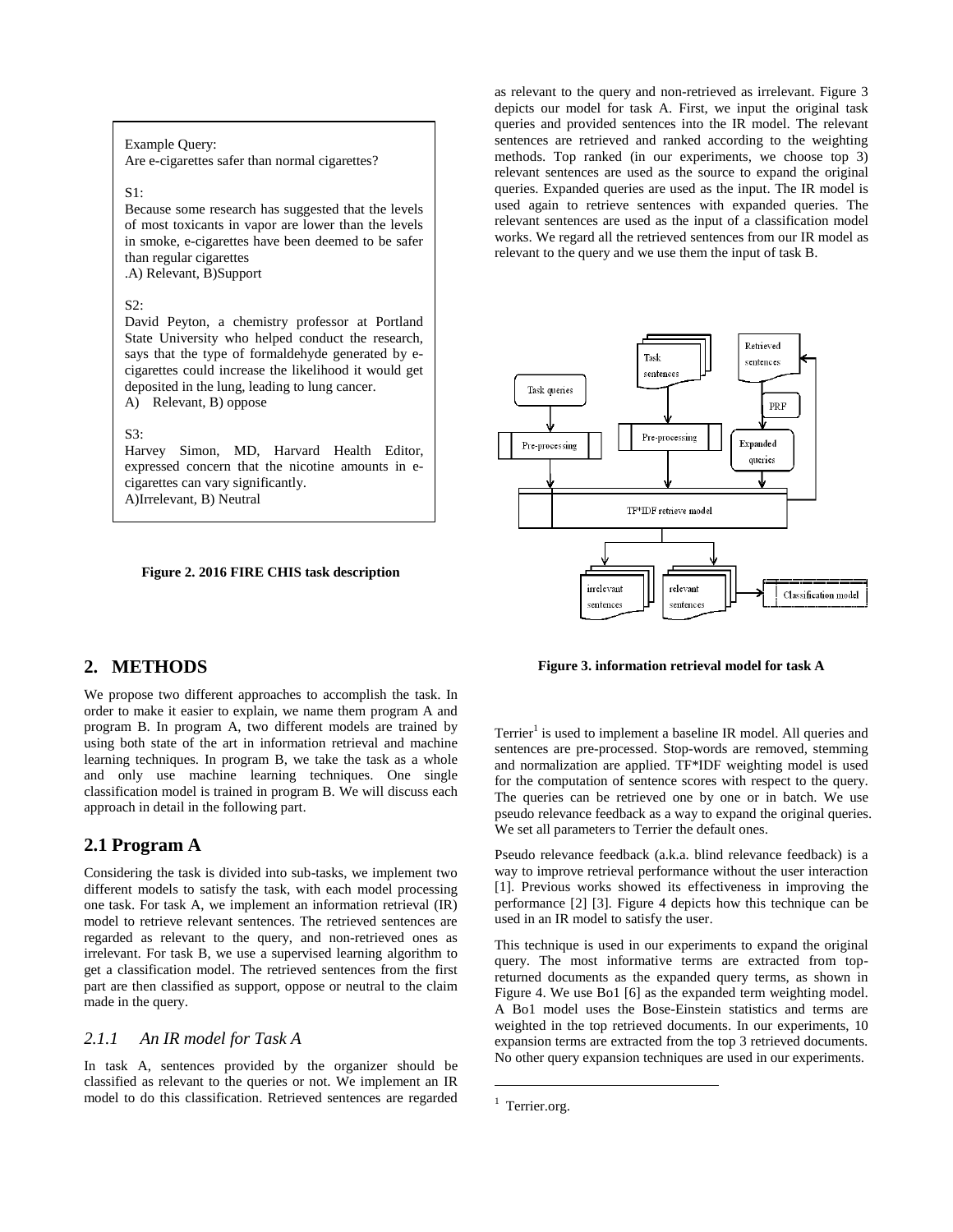

**Figure 4. Pseudo relevance feedback<sup>2</sup>**

## *2.1.2 A classification model for task B*

For task B, we propose a classification model, presented in Figure 5. With a classification model, we further classify the retrieved sentences into different classes.

The annotated dataset provided by the organizer is first preprocessed. Then TF\*IDF scheme is used to extract data features from the text. These features will be used as the input of the learning system to train a classification model. This model is able to further classify the relevant sentences retrieved from the IR model into support, oppose or neutral to the claim stated in the query.

TextBlob<sup>3</sup> tool is used for text processing. Na  $\ddot{v}$ e Bayes and decision tree classifiers are used as learning methods. Only TF\*IDF features are extracted, no other data features are used in our experiments.



**Figure5. classification model for task B**

 $\overline{a}$ 

## *2.1.3 Integration*

The retrieved sentences by an IR model are regarded as relevant to the query and they are further labeled as 'neutral', 'support', or 'oppose' to the query by the classification model. The nonretrieved sentences from the IR model are regarded as irrelevant to the query, and we assign 'neutral' label to all the irrelevant sentences.

## **2.2 Program B**

As another approach to figure out the problem and provide multiperspective for the users, we look on the task as a whole and reorganize the annotated data with four different labels:

-irrelevant & neutral -relevant & support -relevant & oppose -relevant & neutral

Using the annotated data with the labels above, we get a classification model and this model is used to classify the test sentences into those four classes. The approach is the same as the one described in sub-section 2.1.3, but here we are using all the sentences and instead of having three classes, we have four, as figure 6 shows. The output is a sentence with one label from the fours that we list above. For example:

*Sentence: Harvey Simon, MD, Harvard Health Editor, expressed concern that the nicotine amounts in e-cigarettes can vary significantly.* 

*Output: Irrelevant & Neutral*

All the sentences provided are pre-processed data and used to train a classification model with supervised machine learning techniques. We extract features with TF\*IDF scheme. Test data needs to be pre-processed before classification.



**Figure 6. classification model for program B**

<sup>&</sup>lt;sup>2</sup>Image from http://www.slideshare.net/LironZighelnic/querydriftprevention-for-robust-query-expansion-presentation-43186077

<sup>3</sup> https://textblob.readthedocs.io/en/dev/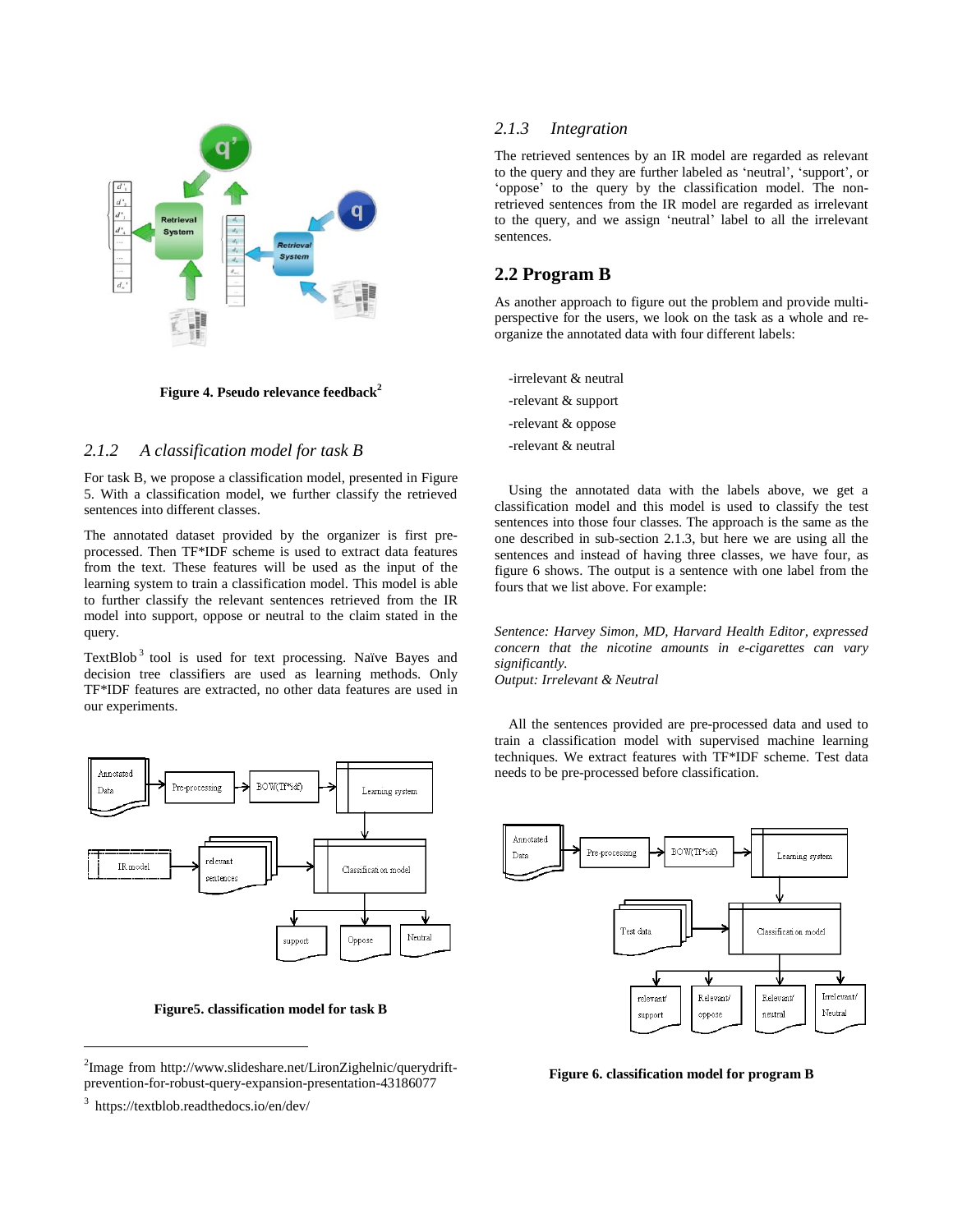## **3. EXPERIMENTS AND RESULTS**

In this part, we give the results in our experiments. We will present our experiments separately according to each program we proposed in the previous part.

## **3.1 Experiments of Program A**

## *3.1.1 Runs for task A*

The results for different runs are shown in table1. TrecEval<sup>4</sup> program is used to evaluate the performance. We produce different runs to compare the performance using F1 score as the evaluation method.

-taskA.run1: process all the queries without bath pseudo relevance feedback

-taskA.run2: process all the queries in batch with pseudo relevance feedback

-taskA.run3: process the queries individually without pseudo relevance feedback

-taskA.run4: process the queries individually with pseudo relevance feedback

We got our best results with run4 and the average F1 score is 0.73. The results present that our IR model works well on query3, query4 and query5.

Considering the way of processing, we can see that processing the queries one by one is much better than all the queries in batch.

As a way to do the query expansion, PRF technique does improve the recall obviously, which means it can get more relevant documents returned. Also, this technique reacts differently depending on the processing way. If all the queries are processed in batch, using PFR decreases the performance in F1 score compared with the results without using PFR,. If the query is processed one by one, PRF increases the performance totally; but some queries show a lit bit down score compared with non-PRF using. We can also see that for query1 and query2, the score is improved sharply when using PRF. Combining the task and our system, we adopt PRF as a way to improve the system performance.

### *3.1.2 Run for task B*

For task B, we use the traditional TF\*IDF scheme to extract data features and Naïve Bayes is used as the learning method. Table 2 present our experiment results for this part.

From the results, we can see that the average score for this classification is 0.28, which is very low.

The classification is based on the results from the IR model. Some sentences may be irrelevant to the query indeed, but is classified as relevant to query, this kind of sentences are regarded as relevant and be classified by the classification model. This will affect the performance of the system.

 $\overline{a}$ 

**Table 1 results comparison of taskA runs (F1 score)**

|                    | taskA.run1 | taskA.run2 | taskA.run3 | taskA.run4 |
|--------------------|------------|------------|------------|------------|
| Query1             | 0.46       | 0.27       | 0.62       | 0.65       |
| Query <sub>2</sub> | 0          | 0.02       | 0.18       | 0.55       |
| Query3             | 0.52       | 0.43       | 0.88       | 0.86       |
| Query4             | 0.59       | 0.37       | 0.86       | 0.84       |
| Query <sub>5</sub> | 0.62       | 0.40       | 0.77       | 0.75       |
| Average            | 0.44       | 0.30       | 0.66       | 0.73       |

#### **Table 2 results of taskB (F1 score)**

|         | Task B |
|---------|--------|
| Query1  | 0.33   |
| Query2  | 0.30   |
| Querv3  | 0.24   |
| Query4  | 0.27   |
| Query5  | 0.26   |
| Average | 0.28   |
|         |        |

## **3.2 Experiments of Program B**

Table 3 gives the final results for this program. In this program, we regard the task as a whole and only one classification model is trained. We evaluate the final output of the program and the score is used for measuring both task A and task B as an integral.

The average score for this model is 0.64. We get highest score for query 3 and the lowest one for query 5.

#### **Table 3 results of program B (F1 score)**

|         | Task B |
|---------|--------|
| Querv1  | 0 56   |
| Query2  | 0.56   |
| Query3  | 0.8    |
| Query4  | 0.73   |
| Query5  | 0.54   |
| Average | 0.64   |

<sup>4</sup> http://trec.nist.gov/trec\_eval/